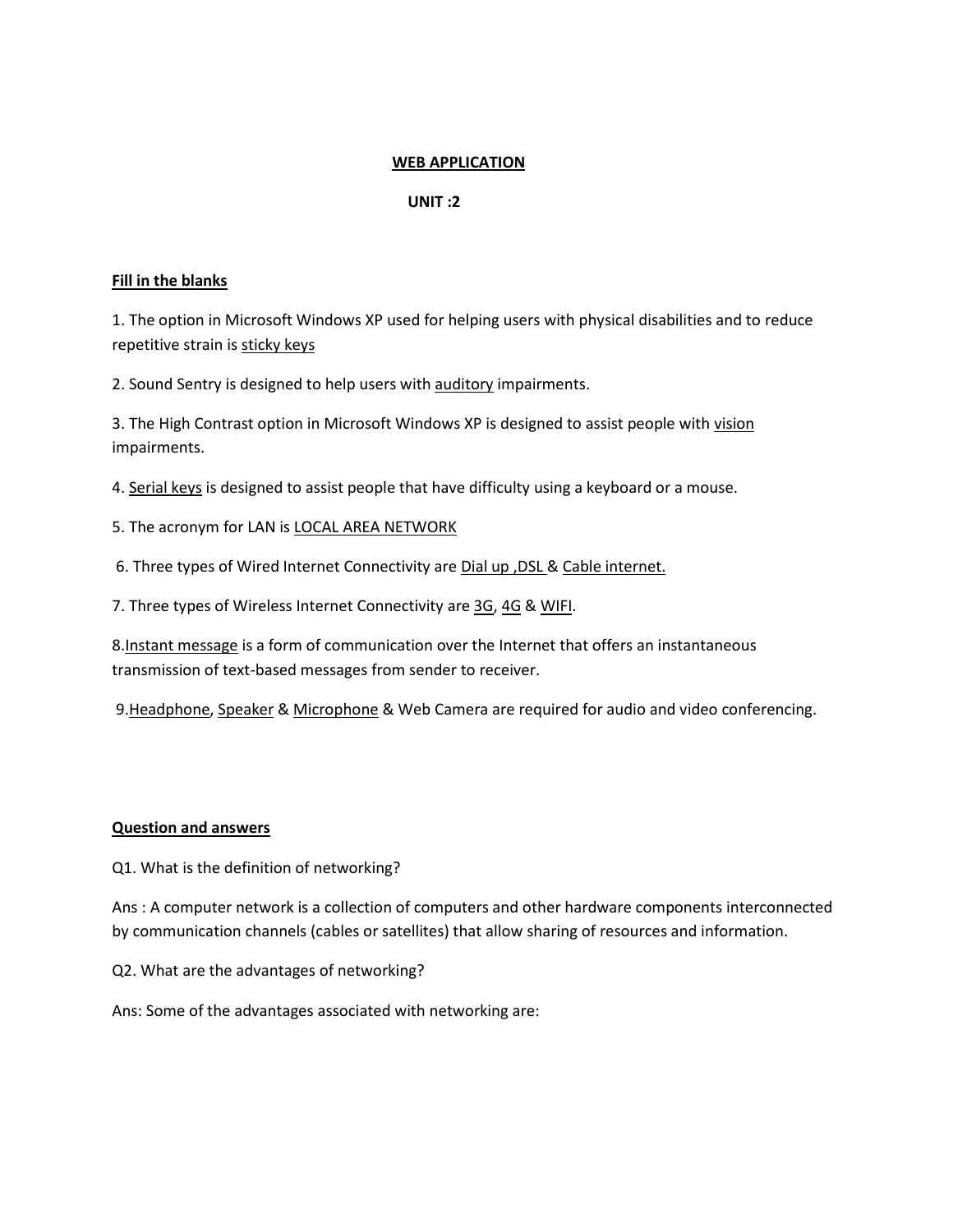• **Data Sharing**: One of the most important uses of networking is to allow the sharing of data. Users can send text fi les, spread sheets, documents, presentations, audio fi les, video fi les, etc. to other users.

• **Hardware Sharing**: Hardware components such as printers, scanners, etc. can also be shared. For example, instead of purchasing 10 printers for each user, one printer can be purchased and shared among multiple users thus saving cost.

**• Internet Access Sharing**: You can purchase a single Internet connection and share it among other computers in a network instead of purchasing multiple Internet connection for each computer. This is very commonly found in Internet café (browsing centres), schools, colleges, companies, etc.

• **Usage of network based application**s such as web browsers, email clients, chat application, audio & video calling, etc is another advantage.

Q3. What are the different types of networking?

Ans: The different types of networking are :

1) LAN

2) MAN

3) WAN

# Q4. Explain LAN and WAN.

**1) Local Area Network A local area network (LAN) -** is one which connects computers and devices in a limited geographical area such as home, school, computer laboratory, office building, or closely positioned group of buildings. Usually local area networks offer very high speeds and are used for connecting computers and peripherals such as printers, scanners, etc.

2) **Wide Area Network A wide area network (WAN)**- is one which covers a broad area (i.e., any network that links across metropolitan, regional, or national boundaries). The Internet is the most popular WAN, and is used by businesses, governments, non-profit organizations, individual consumers, artists, entertainers, and many others.

Q5: List any five application based instant messaging software.

Ans: Google Talk , Yahoo! Messenger , Skype , Windows Live Messenger , Rediff Bol, etc.

Q6: What is the mean of instant messages?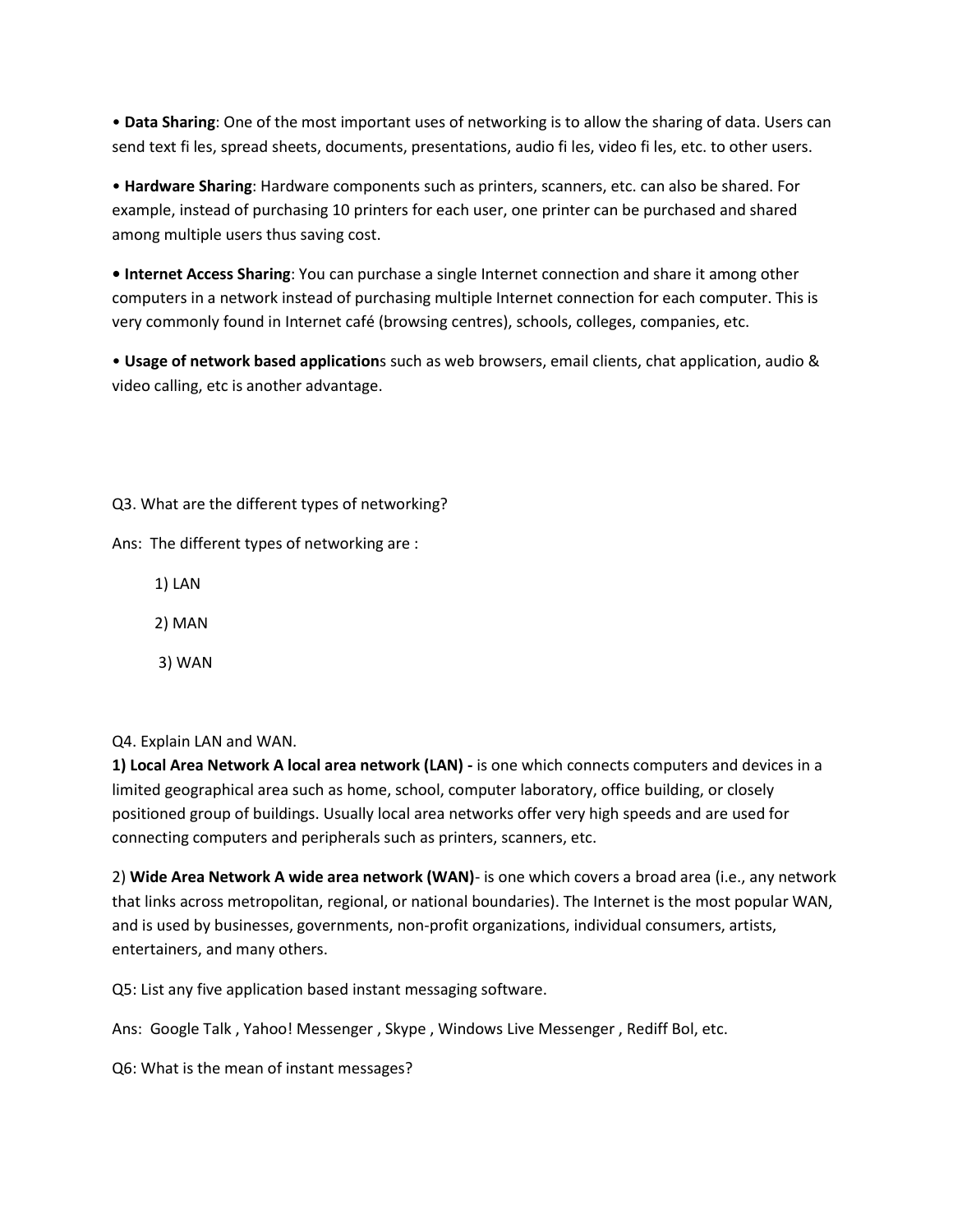Ans: Instant messages is a form of communication over the Internet that offers an instantaneous transmission of text-based messages from sender to receiver.

Q7. State any 03 rules and etiquettes to be followed while chatting on the Internet.

Ans: There are some general rules and etiquettes to be followed while chatting:

- Messages should be short and to the point.
- Always introduce yourself by name if your screen name doesn't reflect it.

• Always ask if the other person has time to chat first - regardless of how important you think what you have to say is, it's not going to be well received if the recipient is busy.

• In a business environment, know exactly what you want to discuss.

• Typing your messages in uppercase is extremely rude - it's considered shouting and very aggressive.

• Give people time to respond - Multiple questions sent to a recipient before they've had a chance to answer can seem more like an interrogation rather than a conversation.

• Wherever possible, give the person you are communicating with your undivided attention. It's not just a sign of respect, but if you have multiple conversations happening or are allowing other issues to distract you, you may miss an important point in the other person's messages or lose the gist of the conversation.

• It's important to properly end an IM conversation - you may think the chat is over, but the other person may not. While you're off doing other things, they may be sitting there staring at the screen waiting for further communication from you!!

Q8. What are the basic needs to use instant messaging (chat) softwares.

Ans: The basic needs to use instant messaging (chat) softwares.

- 1) Active internet connection
- 2) Chat software to be downloaded
- 3) An account on that application.
- Q9. Explain the purpose of a blog.

Ans: A blog is a discussion style site used by non-technical (or technical users) users for creating personal web pages. Blogs are similar to an online personal diary and simple to use. You can use a blog to convey messages about events, announcements, news, reviews, etc.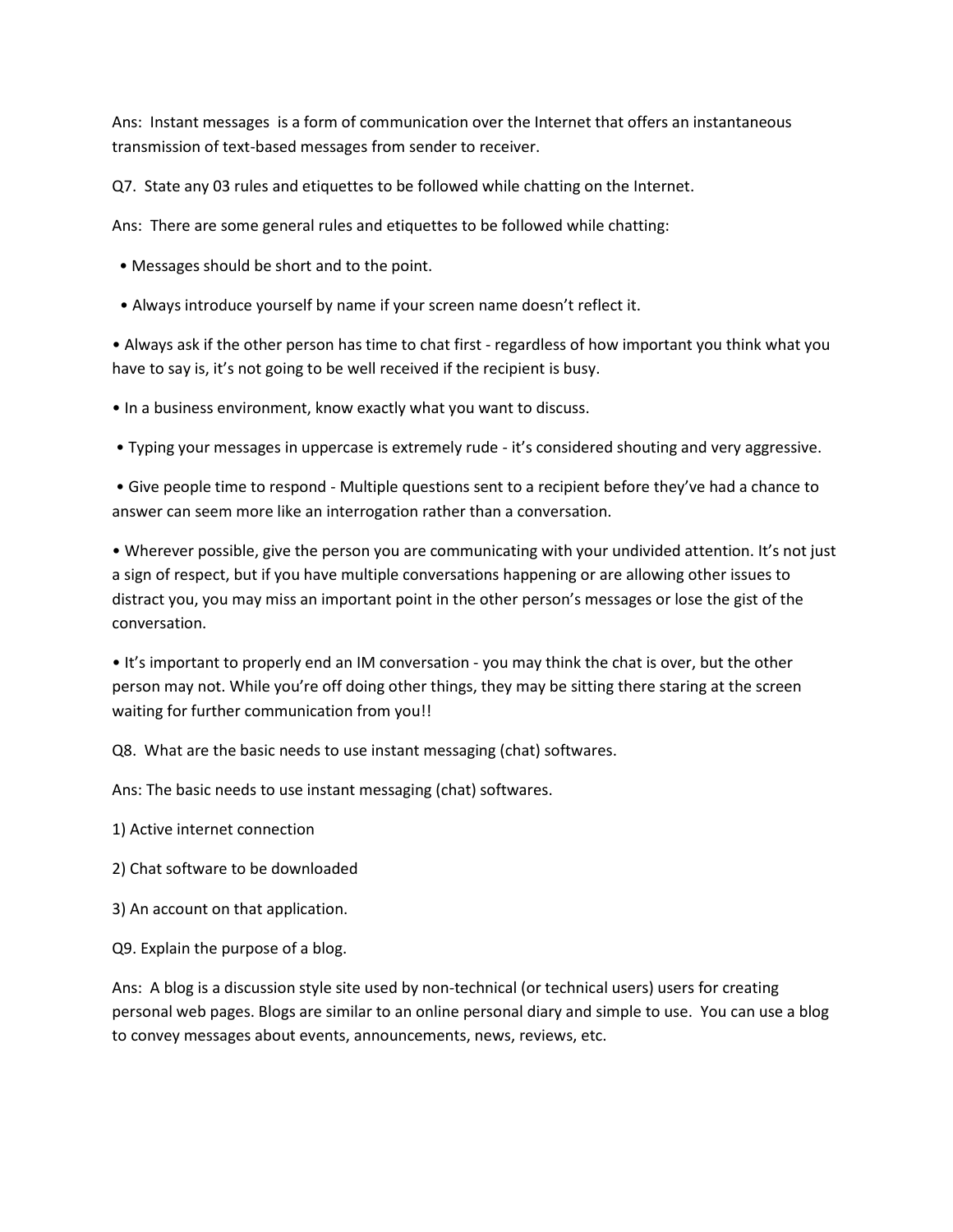Q10. List any 5 websites that provide blog service.

Ans: Some of the popular blogs include:

- [www.WordPress.com](http://www.wordpress.com/)
- [www.blogger.com](http://www.blogger.com/)
- [www.blog.com](http://www.blog.com/)
- [www.weebly.com](http://www.weebly.com/)
- www.blogsome.com

Q11. Difference between web page and website.

Ans: Web page: one single page with information is called webpage and collection of webpages are known as websites.

Q12. 1. Explain the purpose of an offline blog editor.

Ans : If you do not have an active internet connection, you can create blogs using a blog application and publish the blog whenever internet connectivity is available.

Q13. List any five offline blog editors.

Ans : • Qumana

- Windows Live Writer
- Blogdesk
- Blogjet
- Marsedit

Q14. Explain the purpose of Online transactions.

Ans : Online shopping is a form of electronic commerce where customers can buy or sell goods over the Internet. Customers need to have an active internet connection for viewing goods or services offered by a seller.

Online shopping could be useful in situations when:

- A customer does not have sufficient time to visit stores.
- Visiting a store is more expensive than purchasing a product online.
- A product or service that is not available in the local market is available online.